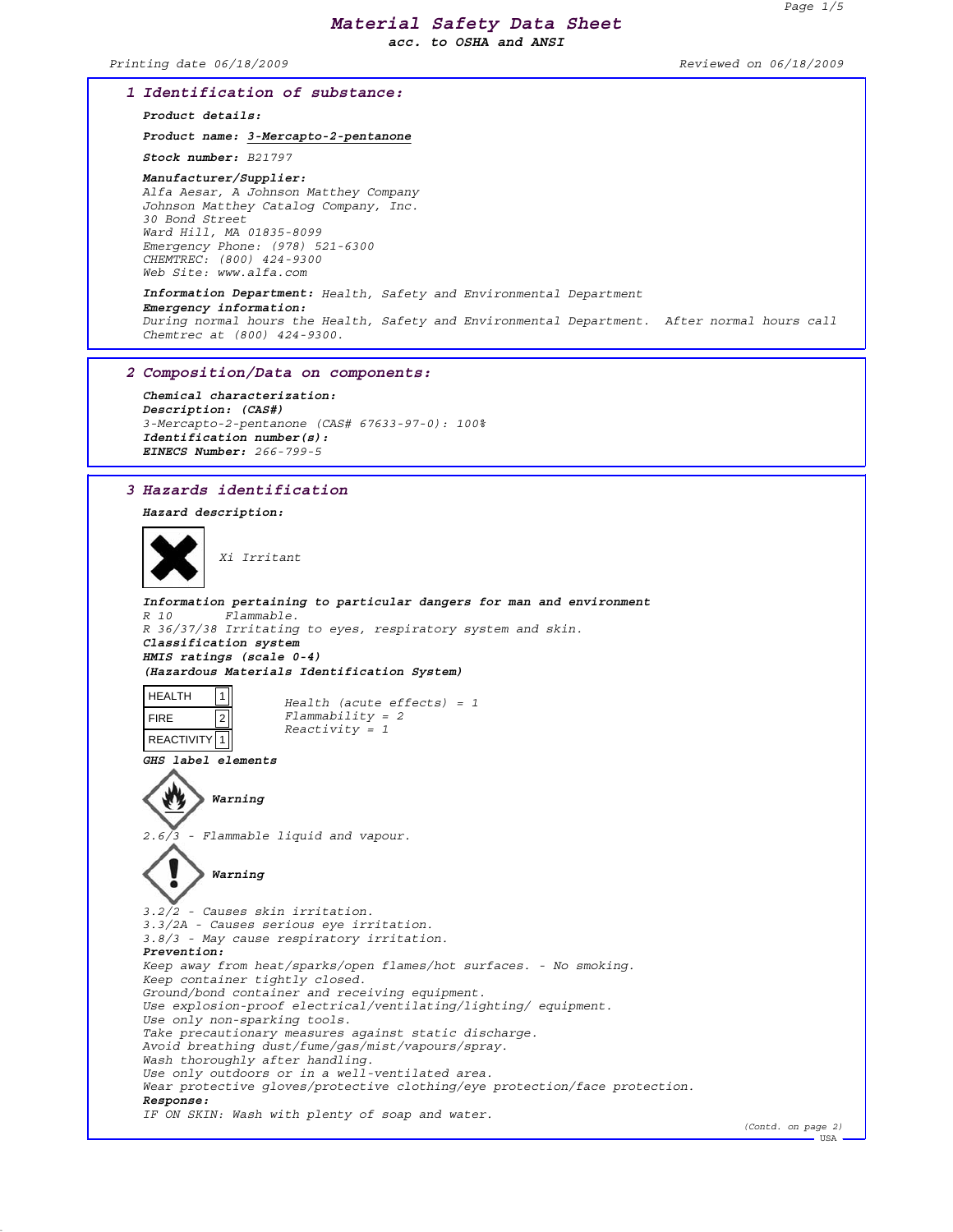*acc. to OSHA and ANSI*

*Printing date 06/18/2009 Reviewed on 06/18/2009*

## *Product name: 3-Mercapto-2-pentanone*

*(Contd. of page 1) IF ON SKIN (or hair): Remove/Take off immediately all contaminated clothing. Rinse skin with water/shower. IF INHALED: Remove to fresh air and keep at rest in a position comfortable for breathing. IF IN EYES: Rinse cautiously with water for several minutes. Remove contact lenses, if present and easy to do. Continue rinsing. Call a POISON CENTER or doctor/physician if you feel unwell. Specific treatment (see label). If skin irritation occurs: Get medical advice/attention. If eye irritation persists: Get medical advice/attention. Take off contaminated clothing and wash before reuse. In case of fire: Use for extinction: CO2, powder or water spray. Storage: Store in a well-ventilated place. Keep container tightly closed. Store in a well-ventilated place. Keep cool. Store locked up. Disposal: Dispose of contents/container in accordance with local/regional/national/international regulations.*

#### *4 First aid measures*

*After inhalation Supply fresh air. If required, provide artificial respiration. Keep patient warm. Seek immediate medical advice. After skin contact Immediately wash with water and soap and rinse thoroughly. Seek immediate medical advice. After eye contact Rinse opened eye for several minutes under running water. Then consult a doctor. After swallowing Seek immediate medical advice.*

# *5 Fire fighting measures*

*Suitable extinguishing agents Carbon dioxide, extinguishing powder or water spray. Fight larger fires with water spray or alcohol resistant foam. Special hazards caused by the material, its products of combustion or resulting gases: In case of fire, the following can be released: Carbon monoxide and carbon dioxide Sulfur oxides (SOx) Hydrogen sulfide Protective equipment: Wear self-contained respirator. Wear fully protective impervious suit.*

### *6 Accidental release measures*

*Person-related safety precautions: Wear protective equipment. Keep unprotected persons away. Ensure adequate ventilation Keep away from ignition sources Measures for environmental protection: Do not allow material to be released to the environment without proper governmental permits. Measures for cleaning/collecting: Absorb with liquid-binding material (sand, diatomite, acid binders, universal binders, sawdust). Ensure adequate ventilation. Keep away from ignition sources. Additional information: See Section 7 for information on safe handling See Section 8 for information on personal protection equipment. See Section 13 for disposal information.*

## *7 Handling and storage*

*Handling Information for safe handling: Keep container tightly sealed. Store in cool, dry place in tightly closed containers. Ensure good ventilation at the workplace. Information about protection against explosions and fires: Keep ignition sources away.*

*(Contd. on page 3)* **HSA**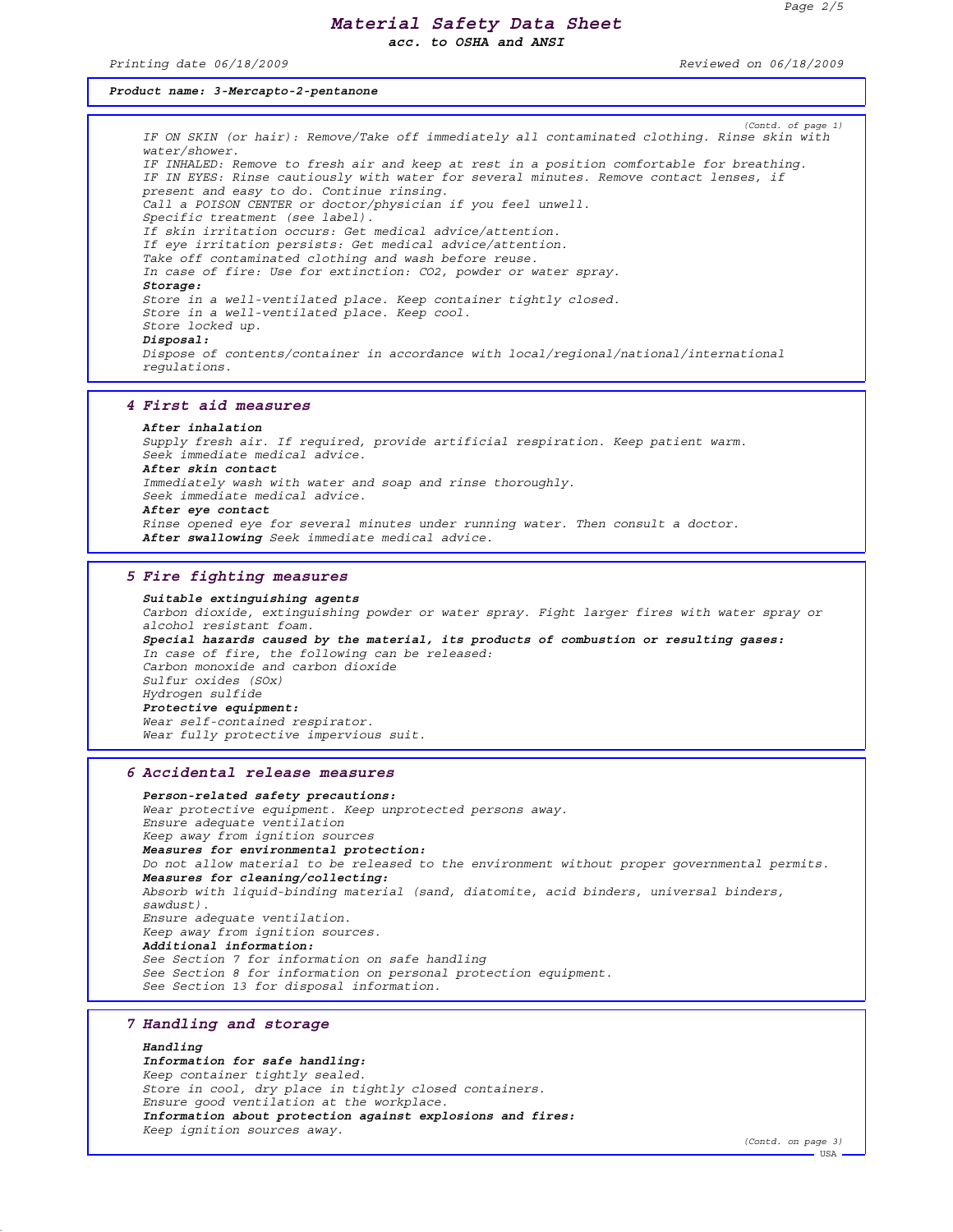*acc. to OSHA and ANSI*

*Printing date 06/18/2009 Reviewed on 06/18/2009*

## *Product name: 3-Mercapto-2-pentanone*

*(Contd. of page 2) Protect against electrostatic charges. Fumes can combine with air to form an explosive mixture. Storage Requirements to be met by storerooms and receptacles: No special requirements. Information about storage in one common storage facility: Store in the dark. Store away from oxidizing agents. Further information about storage conditions: Keep container tightly sealed. Store in cool, dry conditions in well sealed containers. Protect from exposure to light.*

## *8 Exposure controls and personal protection*

*Additional information about design of technical systems: Properly operating chemical fume hood designed for hazardous chemicals and having an average face velocity of at least 100 feet per minute.*

*Components with limit values that require monitoring at the workplace: Not required. Additional information: No data*

## *Personal protective equipment*

*General protective and hygienic measures The usual precautionary measures for handling chemicals should be followed. Keep away from foodstuffs, beverages and feed. Remove all soiled and contaminated clothing immediately. Wash hands before breaks and at the end of work. Avoid contact with the eyes and skin. Breathing equipment: Use suitable respirator when high concentrations are present. Protection of hands: Impervious gloves Check protective gloves prior to each use for their proper condition. Material of gloves The selection of suitable gloves not only depends on the material, but also on quality. Quality will vary from manufacturer to manufacturer. Eye protection: Safety glasses Body protection: Protective work clothing.*

## *9 Physical and chemical properties:*

| General Information                                                                                                            |                  |
|--------------------------------------------------------------------------------------------------------------------------------|------------------|
| Form:<br>Odor:                                                                                                                 | Liquid<br>Stench |
| Change in condition                                                                                                            |                  |
| Melting point/Melting range:<br>Boiling point/Boiling range: Not determined<br>Sublimation temperature / start: Not determined | Not determined   |
| Flash point:                                                                                                                   | Not determined   |
| Ignition temperature:                                                                                                          | Not determined   |
| Decomposition temperature:                                                                                                     | Not determined   |
| Explosion limits:                                                                                                              |                  |
| Lower:                                                                                                                         | Not determined   |
| Upper:                                                                                                                         | Not determined   |
| Vapor pressure:                                                                                                                | Not determined   |
| Density:                                                                                                                       | Not determined   |

## *10 Stability and reactivity*

*Thermal decomposition / conditions to be avoided: Decomposition will not occur if used and stored according to specifications. Materials to be avoided: Light Oxidizing agents Dangerous reactions No dangerous reactions known Dangerous products of decomposition: Carbon monoxide and carbon dioxide Sulfur oxides (SOx)*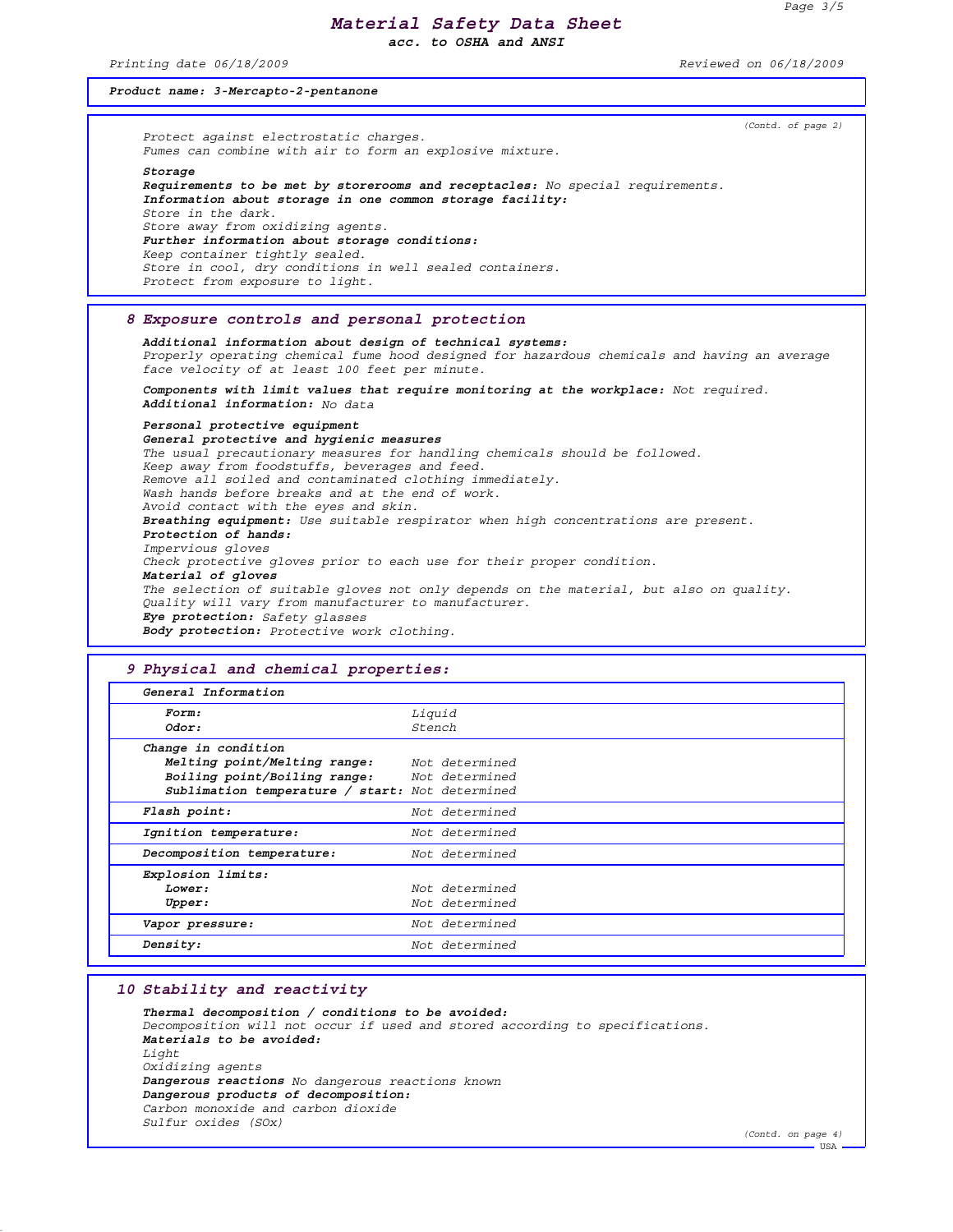*acc. to OSHA and ANSI*

*Printing date 06/18/2009 Reviewed on 06/18/2009*

## *Product name: 3-Mercapto-2-pentanone*

*(Contd. of page 3)*

*Hydrogen sulfide*

### *11 Toxicological information*

### *Acute toxicity:*

*Primary irritant effect: on the skin: Irritant to skin and mucous membranes. on the eye: Irritating effect. Sensitization: No sensitizing effects known. Subacute to chronic toxicity: Subacute to chronic toxicity: Thiols/mercaptans are skin, eye and respiratory irritants. Inhalation can cause central nervous system effects. Strong penetrating odor acts to minimize inhalation exposure. Additional toxicological information: To the best of our knowledge the acute and chronic toxicity of this substance is not fully known. No classification data on carcinogenic properties of this material is available from the EPA, IARC, NTP, OSHA or ACGIH.*

### *12 Ecological information:*

#### *General notes:*

*Do not allow undiluted product or large quantities of it to reach ground water, water course or sewage system.*

*Do not allow material to be released to the environment without proper governmental permits.*

### *13 Disposal considerations*

### *Product:*

*Recommendation Consult state, local or national regulations to ensure proper disposal.*

### *Uncleaned packagings:*

*Recommendation: Disposal must be made according to official regulations.*

| DOT regulations:                      |                                                                                             |
|---------------------------------------|---------------------------------------------------------------------------------------------|
| α,<br>FLAMMABLE LIQUID                |                                                                                             |
|                                       |                                                                                             |
| Hazard class:                         | $\mathcal{Z}$                                                                               |
| Identification number:                | UN3336                                                                                      |
| Packing group:                        | III                                                                                         |
|                                       | Proper shipping name (technical name): MERCAPTANS, LIQUID, FLAMMABLE, N.O.S. (3-Mercapto-2- |
| Label                                 | pentanone)<br>3                                                                             |
| Land transport ADR/RID (cross-border) |                                                                                             |
|                                       |                                                                                             |
| ADR/RID class:                        | 3 (F1) Flammable liquids                                                                    |
| Danger code (Kemler):                 | 30                                                                                          |
| $UN-Number:$                          | 3336                                                                                        |
| Packaging group:                      | <b>III</b>                                                                                  |
| Description of goods:                 | 3336 MERCAPTANS, LIQUID, FLAMMABLE, N.O.S. (3-<br>Mercapto-2-pentanone)                     |
| Maritime transport IMDG:              |                                                                                             |
|                                       |                                                                                             |
| IMDG Class:                           | 3                                                                                           |